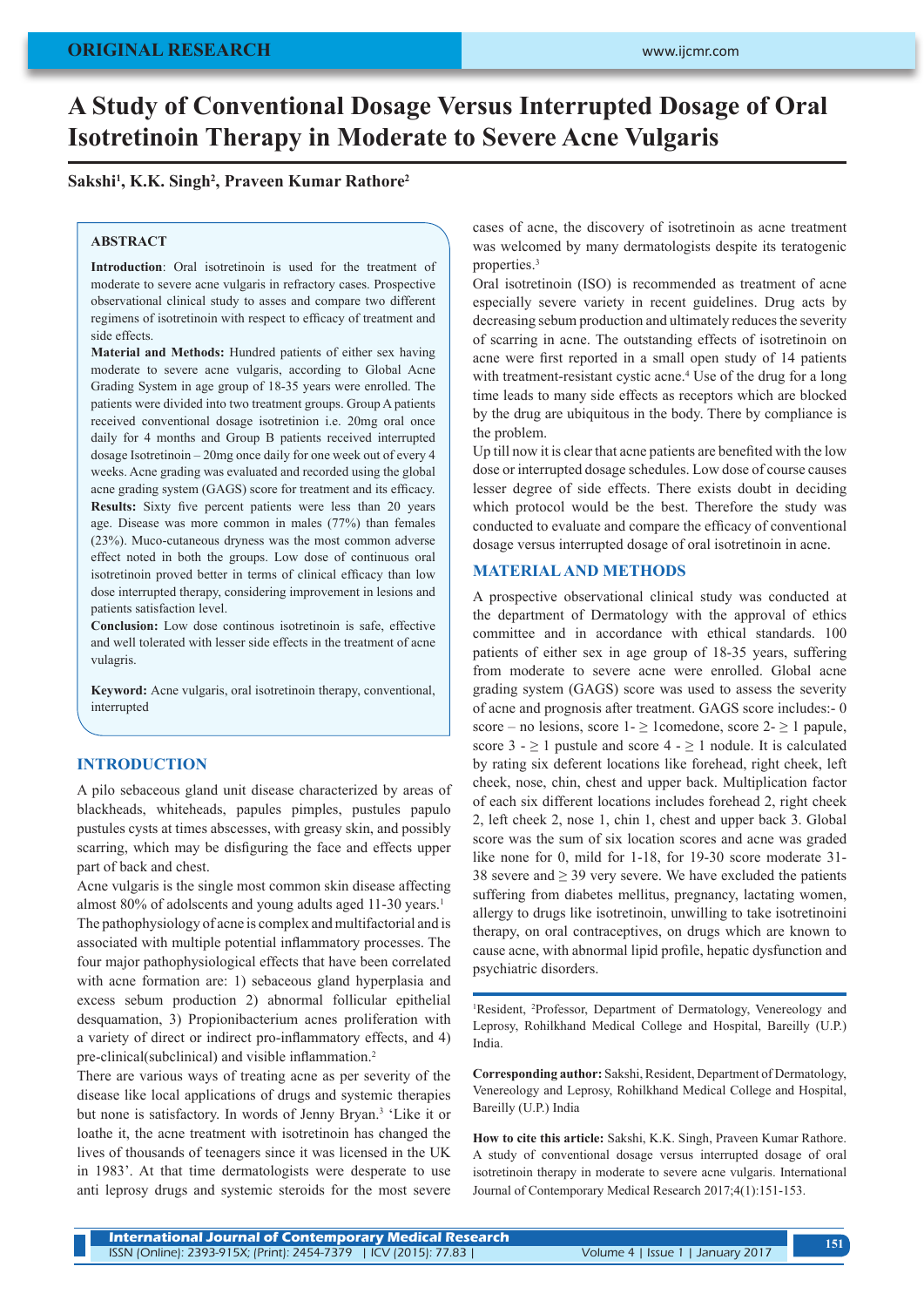Patients were divided into two groups in accordance to treatment regimens. Group A patients were treated with low dose continuous regimen with 20mg oral isotretinion daily for 4 months. Group B patients were treated with low dose interrupted regimen of isotretinion 20mg daily for one week out of every four weeks, total duration of drug administration was 16 weeks in group A and 4 weeks in group B. The patients were followed up every  $4<sup>th</sup>$  week during the course of study and six month evaluation after the end of treatment was performed. Non inflammatory lesions (comedone) and inflammatory lesions like papules, pustules and nodules were counted at 0, 12 and 24 weeks. Side effects of drug were recorded at each visit.

Degree of satisfaction was 1 for dissatisfied, 2 slightly satisfied, 3 satisfied and 4 very satisfied.

### **STATISTICAL ANALYSIS**

Statistically data was analyzed by using unpaired 't' test using SPSS software.

### **RESULTS**

The mean age in group A was 20.96 years (range -18-35) and in group B it was 20.34 years (range -18-35). There were 77 males and 23 females, out of hundred patients. Family history of acne was reported in 40% of patients, where as 60% did not have any family history.

Morphological distribution of acne vulgaris was papular 47%, papulo-pustular 31%, pustulo-nodular (1%), nodulo-cystic 21%.

Treatment in group A and group B were effective in moderate to severe acne vulgaris and subsided the lesions in patients of both the groups. However, patients in group A showed a more rapid effect with regard to lesion count reduction during the first few weeks (0 weeks to 12 weeks) of therapy as compared to group B. Statistically the difference was insignificant.

Both regimens showed efficacy based on investigators evaluation using GAG score. At 24 weeks there was significant difference in GAG score between the two groups  $(p<0.021)$ . The lesion count showed a decline in the number of inflammatory lesions and non-inflammatory lesions in both the groups. For inflammatory and non-inflammatory lesions, the low dose interrupted regimen had less effect than low dose continuous regimen.

Degree of satisfaction in group A was, very satisfied 11 (22%), satisfied 20 (40%) and rest were slightly satisfied, where as in group B, very satisfied 6 (12%), satisfied 16 (32%), slightly satisfied 28 (56%) and none was dissatisfied in both the groups. On comparison it was statistically significant.

During the course of treatment there were few side effects in group A like mucocutaneous dryness 50 (100%), itching 38 (76%), acne flare 11 (22%), alopecia 18 (36%), myalgia 6 (12%) and group B, mucocutaneous dryness 50 (100%), itching 9 (18%), acne flare 46 (92%), alopecia 6 (12%) and myalgia 2 (4%). When group A was compared to group B it was statistically significant (p<0.001).

# **DISCUSSION**

Acne vulgaris is treated by various regimes like low interrupted and conventional doses of isotretinoin. Isotretinoin affects all the pathological process involved in acne vulgaris and produces excellent symptom reduction. It was earlier used in the treatment of nodulocystic acne, however, moderate to severe acne vulgaris

which are resistant to topical or oral antibiotics can be treated with adequate doses of isotretinoin. El- Sherif, Greiw and Amal M5 described the different regimes of isotretinoin like daily low, interrupted and conventional doses in patients with moderate acne. They concluded that low dose continuous treatment is most effective in moderate to severe acne vulgaris. Another study by Tan J, Boyal S. et al<sup>6</sup> shows low dose regimen are better tolerated and effective in inducing acne clearance.

A radnomized comparative trial of two low-dose oral isotretinoin regimens in moderate to severe acne vulgaris by Dhaked Dr., Meena RS et. Al.<sup>7</sup> shows both regimens were well tolerated and found to be effective. However, in moderate acne 20mg alternate day regimen may be preferred. A 20 mg daily regimen is a better choice for severe acne in terms of response.

Recently in 2015 in an editorial from Pakistan by Javed Akhtar and Izaz Hussain<sup>8</sup> summarise as follows: - in acne treatment it's not the daily dose of isotretnoin but achievement of cumulative dose of 120-150mg/kg. which defines long term success.

In the present study the mean age in both groups was 20 years (range 18-35) and males are affected more than females. Collier et al<sup>9</sup> reported that 20 years is the age of growth and development which affects every tissue of the body. Smithard et al<sup>10</sup> described more prevalence of moderate to severe acne in males as compared to females which is consistent with our study. Modern diet rich in glycogenic food may possibly by behind the problem. Link between high glycemic index and influence of hyperinsulinemia at the beginning of acne has been discussed by Berra B and Rizzo AM11

Morphological distribution of common lesions in both groups was papulo-pustular 31 (31%), papular 47 (47%), pustulonodular 1(1%) and nodulo-cystic 21 (21%).

In both regimens result of 4 months treatment was more effective in low dose continuous regimen as compared to low dose interrupted regimen. However, patients in group A showed a more rapid reduction in count of acne lesions during first few weeks (0-12 weeks) as compared to group B which was insignificant statistically.

Efficacy in both regimens based on investigators evaluation using GAG score, at 24 weeks was significantly different. The lesion count showed a decline in the number of inflammatory lesions and non-inflammatory lesions in both the groups, however, the low dose interrupted regimen had less effect than low dose continuous regimen.

Side effects reported with the use of isotretinoin were dose dependent, however, earlier studies had also shown that low dose isotretinoin has lesser side effects as compared to conventional high dose regimen.<sup>6</sup> In the present study both treatment regimens were generally well tolerated and mucocutaneous side effects were the most common in both groups which is consistent with earlier studies.<sup>5</sup> Mucocutaneous dryness is the most common side effect with use of isotretinoin. The frequency and severity of treatment related side effects like cheilitis, dry skin, dry mouth, alopecia, itching were significantly higher in group A as compared to group B. Acne flaring was more common in low dose interrupted (group B) than (group A). Sweetman described mucocutaneous side effects of isotretinoin in his series.12 The patient satisfaction score was higher in group A (very satisfied, satisfied) as compared to group B. This result suggests that the low dose continuous regimen is superior to low dose interrupted